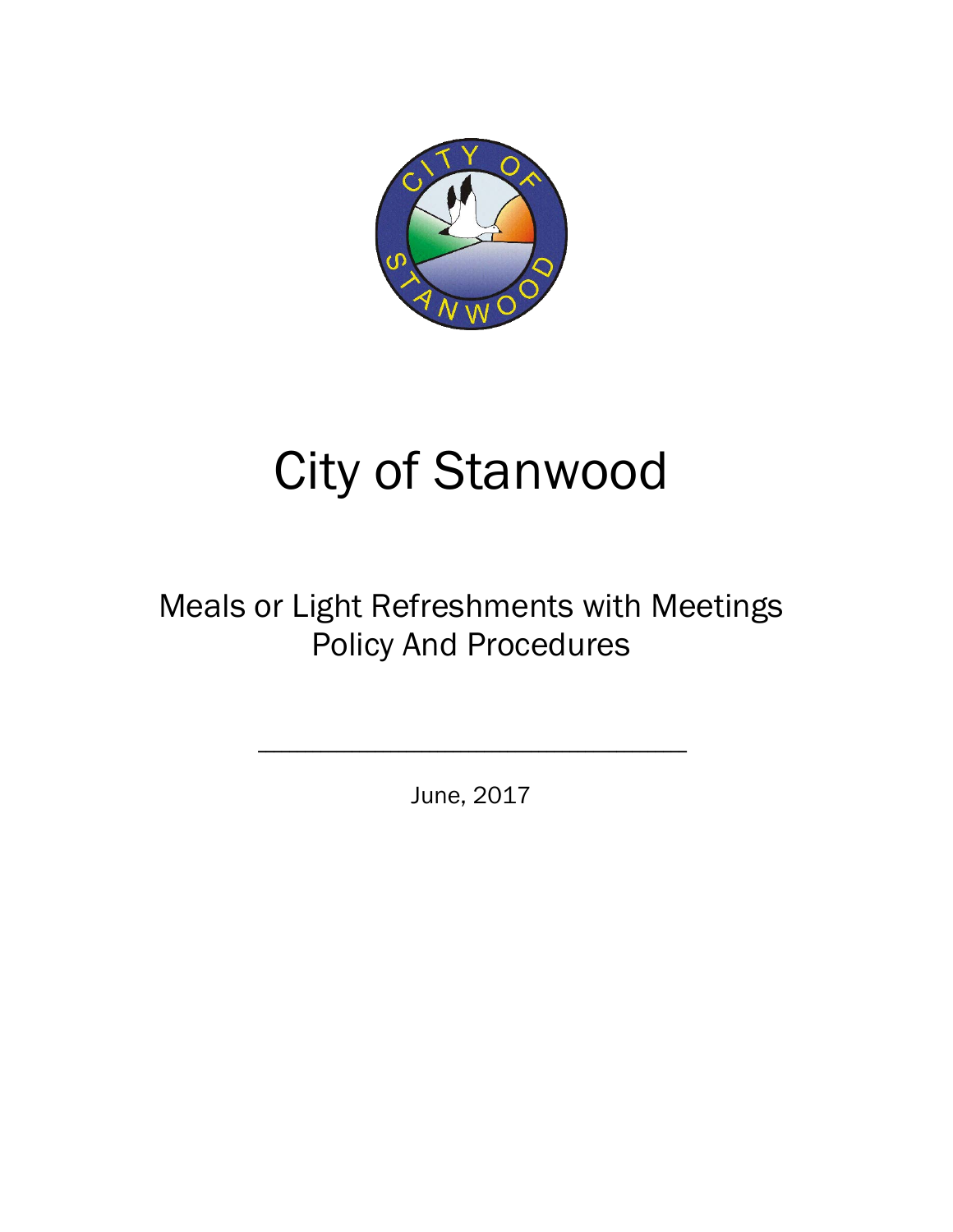This policy is based on Washington State Attorney General opinion, which states, in part: "The consumption of nourishment is perhaps the classic example of what is ordinarily to be regarded as a private, personal and not public activity." And, "Thus, to pay for food and drink with public money is very much the exception rather than the rule."

This policy does not supersede applicable RCW's.

This policy does not obligate the City to provide meals under any circumstances.

Payment may be authorized for the actual cost of meals for elective and appointed officials and city employees, regardless of travel status, for business meetings or training sessions where attendance is advantageous to the city, and where ALL of the following requirements are met:

- 1. The purpose of the meeting is to conduct official city business or to provide training to city employees or city officials; AND
- 2. The meals are an integral part of the business meeting or training session. Integral is defined as: "essential to completeness; part of the curriculum; formed as a unit with another part." AND
- 3. The meeting or training is a special situation or occasion outside of the normal daily business of city employees. City funds may not be used to provide meals for staff parties, routine staff meetings, routine departmental meetings, or any event deemed to be social in nature; AND
- 4. Approval is obtained prior to the meeting, as documented by a properly completed Request for Approval – Meals with Meetings form signed by the department director; AND
- 5. The amount paid for each individual meal, including tax and gratuity, does not exceed the applicable meal allowance for the location of the meeting as provided under "per diem" on the General Services Administration web site at http://www.gsa.gov; AND
- 6. Any added tip may not exceed 15% of the cost of the food and tax; AND
- 7. The city obtains an itemized receipt for the actual cost of the meals; AND

Exceptions to these guidelines must be pre-approved by the Mayor, City Administrator or Finance Director.

**Note: Under no circumstances may alcohol be provided at city expense.**